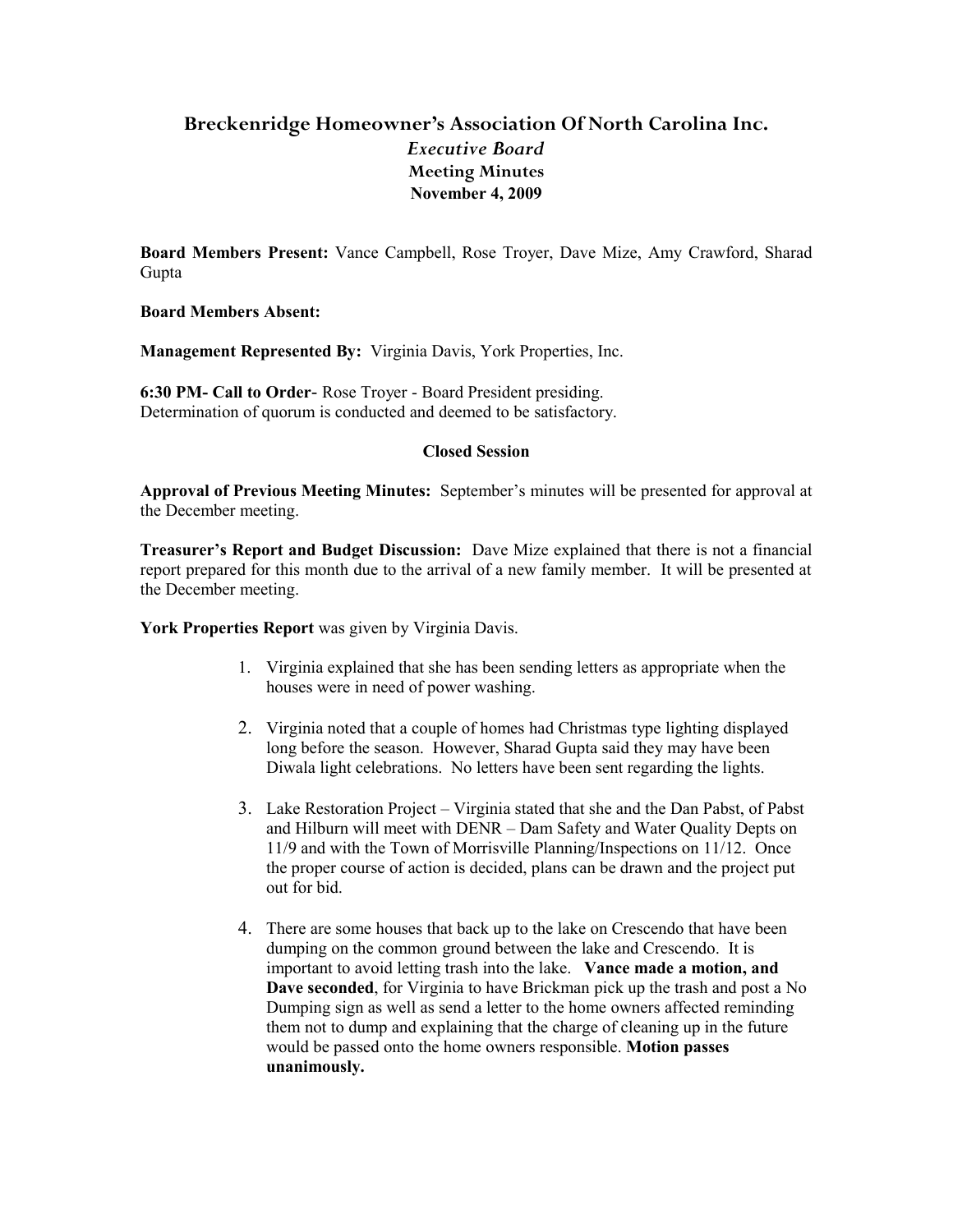5. Tennis Court Repairs – Dave pointed out that there is still a light out. Virginia explained that is the one that Watson Electrical is going to repair free of charge.

The board discussed the option of installing 4 benches inside the tennis courts. They could be located beside the courts rather than behind them. Virginia will look for 5-foot benches in steel that can be anchored into the ground. Virginia will ask Gerry Wright with Court One to get his opinion about what would work best. This will be discussed further at the December meeting. Dave explained that when we start the budgeting process, the association should look into the possibility of resurfacing the court in the spring. Virginia is going to ask Court One for the special ties that will keep windscreens from blowing off.

Another possible item to look at is the potential pocket park on Willingham. Virginia will present more information at the at the December meeting.

- 6. Signs for Geese **Vance made a motion, and Sharad seconded**, for Virginia to install a "don't feed the geese" sign. Sign should be a picture and not just words. **Motion passes unanimously.**
- 7. Traffic Calming Dave reported that the temporary speed tables will be installed in November.
- 8. Landscaping Contract The board discussed the change in pricing for year 2 and 3 of the contract. Discussed the option of putting out a new bid. Vance and Virginia will talk to Brickman to see if they will come down further in years 2 and 3 of the contract.
- 9. Parkside Valley Road median Jordan Price will ask the town to pull the legal conveyance records for the median (the legal right of way agreement). We have the documentation where the land was deeded from Pulte to the HOA.
- 10. **Vance made a motion** to recognize the effort of non-board chairs by doing something similar to what was done last Christmas time**. Dave seconded**. **Motion passes unanimously.**
- 11. Virginia will coordinate a donation of some of the old pictures and old furniture to a local charity (under a motion that was approved in a previous meeting). This will make room in the utility closet. The cleaning supplies will be relocated to HVAC closet

**Motion is made to end closed session and open meeting to the membership -This is a non-debatable motion. All were in favor and the session ends.**

**Floor is opened to general questions and comments from the membership**

**Committee Reports:**